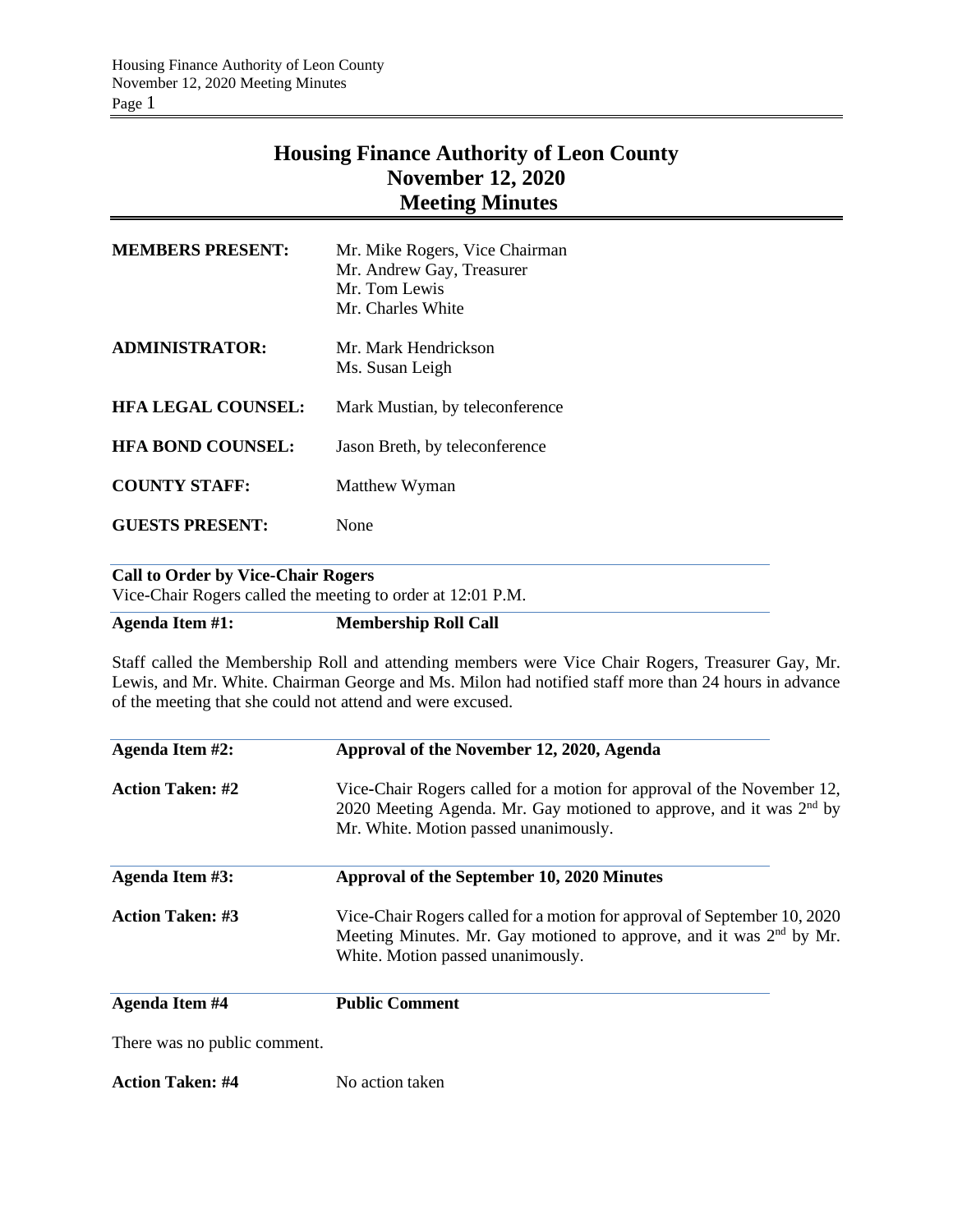#### **Agenda Items #5A-5C Financial Reports, Budget & Expenditure Approvals**

Mr. Gay presented the Financial Reports, including the October 31 balance sheet, year-to-date expenditures and income, the backup materials, and the proposed expenditure and debit card approvals.

| <b>Action Taken:</b> |                                                                                  |
|----------------------|----------------------------------------------------------------------------------|
| 5A, 5B, & 5C         | Mr. White motioned to accept the October 31, 2020 Financial Statement,           |
|                      | the Income and Expense Report, and the proposed Expenditure and Debit            |
|                      | Card Approval List, and it was $2nd$ by Mr. Lewis. Motion passed<br>unanimously. |

### **Agenda Items #6 Inducement Resolutions for Magnolia Senior & Magnolia Family II**

Mr. Hendrickson explained that complete bond applications had been received for Magnolia Senior and Magnolia Family II, both part of the Orange Avenue redevelopment. He stated that both would be applying for SAIL funding. Mr. Breth explained the Inducement Resolutions for both financings, and noted that a TEFRA hearing for the deals had been scheduled for Monday, November 16. The Board discussed the Orange Avenue redevelopment status.

| <b>Action Taken: #6</b> | Mr. Lewis motioned to approve the proposed Inducement Resolution for<br>Magnolia Senior Apartments, and it was 2 <sup>nd</sup> by Mr. Gay. Motion passed<br>unanimously.    |  |  |
|-------------------------|-----------------------------------------------------------------------------------------------------------------------------------------------------------------------------|--|--|
|                         | Mr. Lewis motioned to approve the proposed Inducement Resolution for<br>Magnolia Family II Apartments, and it was 2 <sup>nd</sup> by Mr. Gay. Motion passed<br>unanimously. |  |  |
| Agenda Items #7         | <b>County Update</b>                                                                                                                                                        |  |  |

Mr. Wyman updated the Board on the Emergency Repair Program and other items.

| <b>Action Taken: #7</b> | No action taken. |
|-------------------------|------------------|
|                         |                  |

| <b>Agenda Items #8A</b> | <b>Magnolia Family</b> |
|-------------------------|------------------------|
|                         |                        |

Mr. Hendrickson updated the Board on the status of the bond issue for Magnolia Family Apartments, noting that they had SAIL, were in credit underwriting, and were scheduled to close in June 2021.

| <b>Action Taken: #8A</b> | No action taken.                                                                   |  |
|--------------------------|------------------------------------------------------------------------------------|--|
| <b>Agenda Item #8B:</b>  | <b>Emergency Repair Program</b>                                                    |  |
|                          | Mr. Hendrickson noted that Mr. Wyman had already updated the Board on the program. |  |
| <b>Action Taken #8B:</b> | No action taken.                                                                   |  |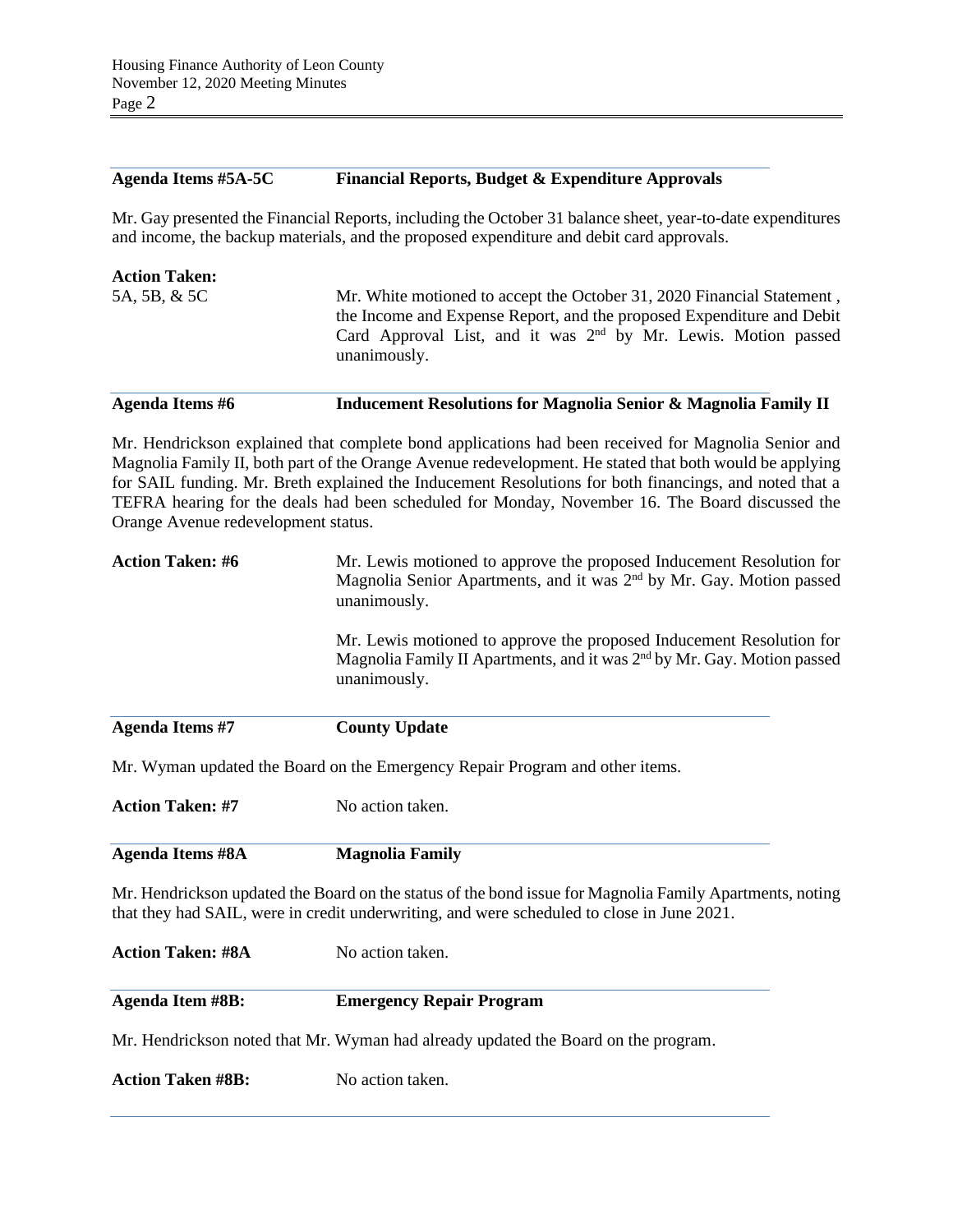| Agenda Item #8C:                                   | <b>Real Estate</b> |
|----------------------------------------------------|--------------------|
| Mr. Hendrickson updated the Board on recent sales. |                    |
| Action Taken #8C:                                  | No action taken    |

| <b>Agenda Item #8D:</b> | <b>Legal Update</b> |  |
|-------------------------|---------------------|--|

Mr. Mustian stated that foreclosure cases may be costing more than can be recovered. He stated that he would make a formal recommendation at the December meeting. Mr. Mustian also reported on work with the County to amend the Resolution that currently required BOCC action twice on each bond deal.

| <b>Action Taken #8D:</b> | No action taken.                                                                       |
|--------------------------|----------------------------------------------------------------------------------------|
| Agenda Item #8E:         | <b>To-Do List</b>                                                                      |
|                          | Mr. Hendrickson reported that the to-do list was in the Board Packet.                  |
| <b>Action Taken #8E:</b> | No action taken                                                                        |
| <b>Agenda Item #8F:</b>  | <b>Occupancy</b>                                                                       |
|                          | Mr. Hendrickson reported on the occupancy of various developments financed by the HFA. |
| <b>Action Taken # 8F</b> | No action taken.                                                                       |

| Agenda Item #8G: | <b>Legislative Update</b> |  |
|------------------|---------------------------|--|

Mr. Hendrickson reported on the ongoing effort to seek a full appropriation of all housing funds in the regular session next March.

Action Taken #8G No action taken.

**Agenda Item #9F: Other Business**

Mr. Wyman reported on the Housing Advisory Committee. Discussion followed and the consensus is that the HFA should make a presentation to a joint meeting of the Tallahassee and Leon County AHAC's. Ms. Leigh distributed a draft HFA Annual Report and asked Board members to provide comments prior to the December HFA meeting—where the final report would be approved.

A**genda Item # 10: Adjournment**

\_\_\_\_\_\_\_\_\_\_\_\_\_\_\_\_\_\_\_\_\_\_\_\_\_\_\_\_\_\_\_ \_\_\_\_\_\_\_\_\_\_\_\_\_\_\_\_\_\_\_\_\_\_\_\_\_\_\_\_\_\_\_\_\_\_\_

Without objection, Vice-Chairman Rogers adjourned the meeting at 12:37 PM.